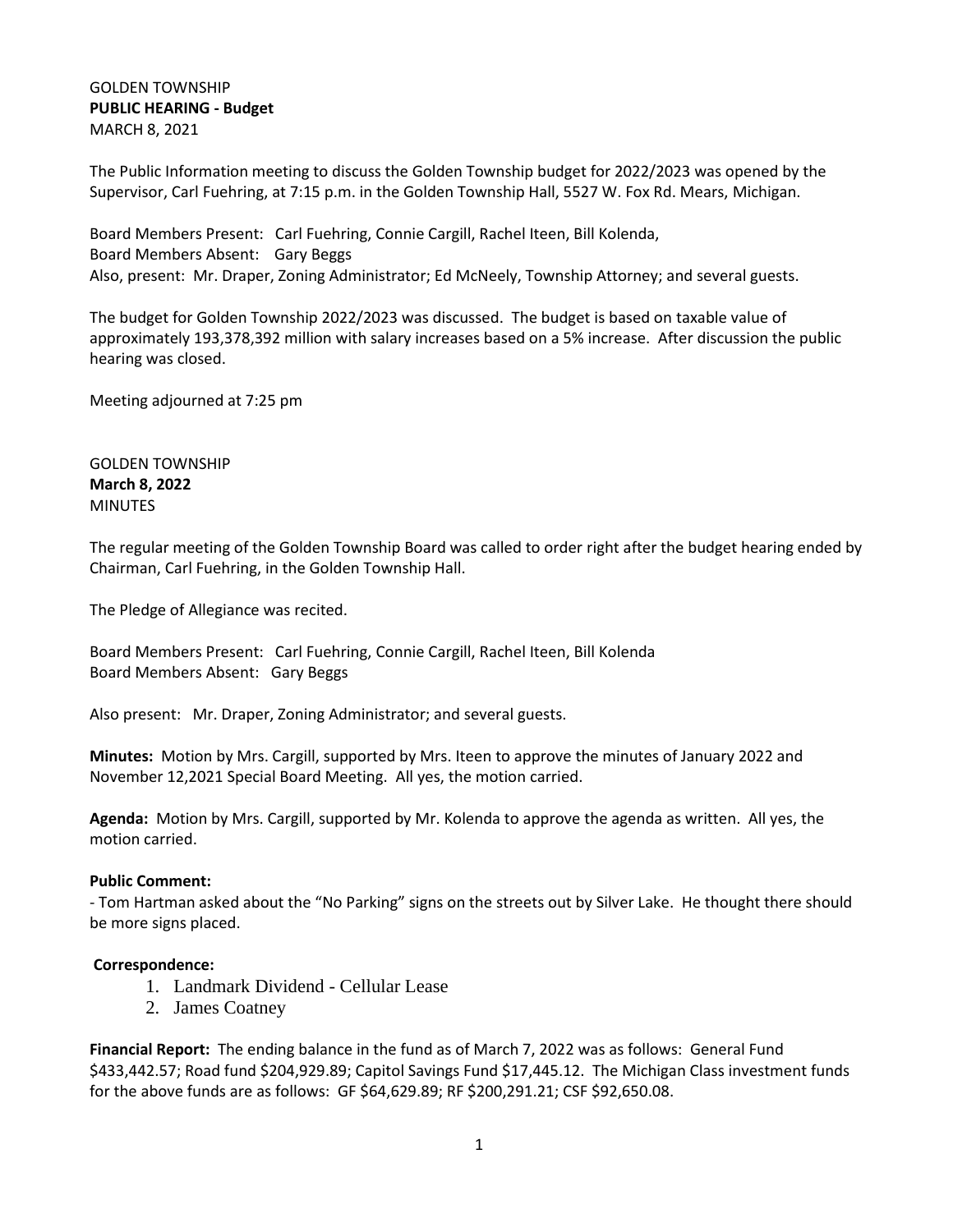**Bills:** Motion by Mr. Kolenda, supported by Mrs. Iteen to pay check numbers 19071-19121, and EFT 150 & 151 in the general fund for the amount of \$115755.23. These are bills for two months as the February meeting was canceled. Roll call vote all yes, the motion carried.

## **2 Budget Amendments:**

- 1. ARPA funds were moved into a new 282 fund. Motion by Mr. Kolenda, supported by Mrs. Iteen to approve the amendment.
- 2. To move money into the Silver Lake Corridor fund to put it in the black. Motion by Mr. Kolenda, supported by Mrs. Iteen to approve the amendment.

#### **Reports:**

**Zoning:** 13 Zoning permits so far with 4 of them new homes and 140 rental permits.

**Rietema Land Division:** Donald Ricks, parent parcel #006-005-400-32, one division and a border line adjustment. See attached papers.

**Lefler Land Division:** Helen Lefler, parent parcel #006-005-400-19, one land division. See attached papers.

**Ceres Solutions Contract:** Motion by Mr. Kolenda, supported by Mrs. Iteen to approve the fuel oil contract of 3800 gallons for \$3.2050. Roll call vote all yes, the motion carried.

**Parks:** Working on getting a sealed print for the storage building for the Golden Township Park at Silver Lake Sand Dunes.

**Fire**: There will be new garage doors installed on the east side of the building for a drive through advantage and they are also wanting to add an addition to the south end of the barn for storage and a classroom.

**Planning Commission:** The historical area in Mears is working on combining the land parcels and also plans to build a new building.

**Road:** The board received project quotes to review for this year.

**Assessor:** None

**Old Business:** None

#### **New Business:**

**2022-2023 Budget:** Motion by Mr. Kolenda, supported by Mrs. Cargill to approve by department and fund the new budget as presented. Roll call vote all yes, motion carried.

### **Salary Resolutions:**

### **RESOLUTION 2022-2**

### **Resolution to Establish Township Officers Salary**

This resolution can be used in the absence of an annual meeting and absent a salary commission established according to MCL 41.95(4).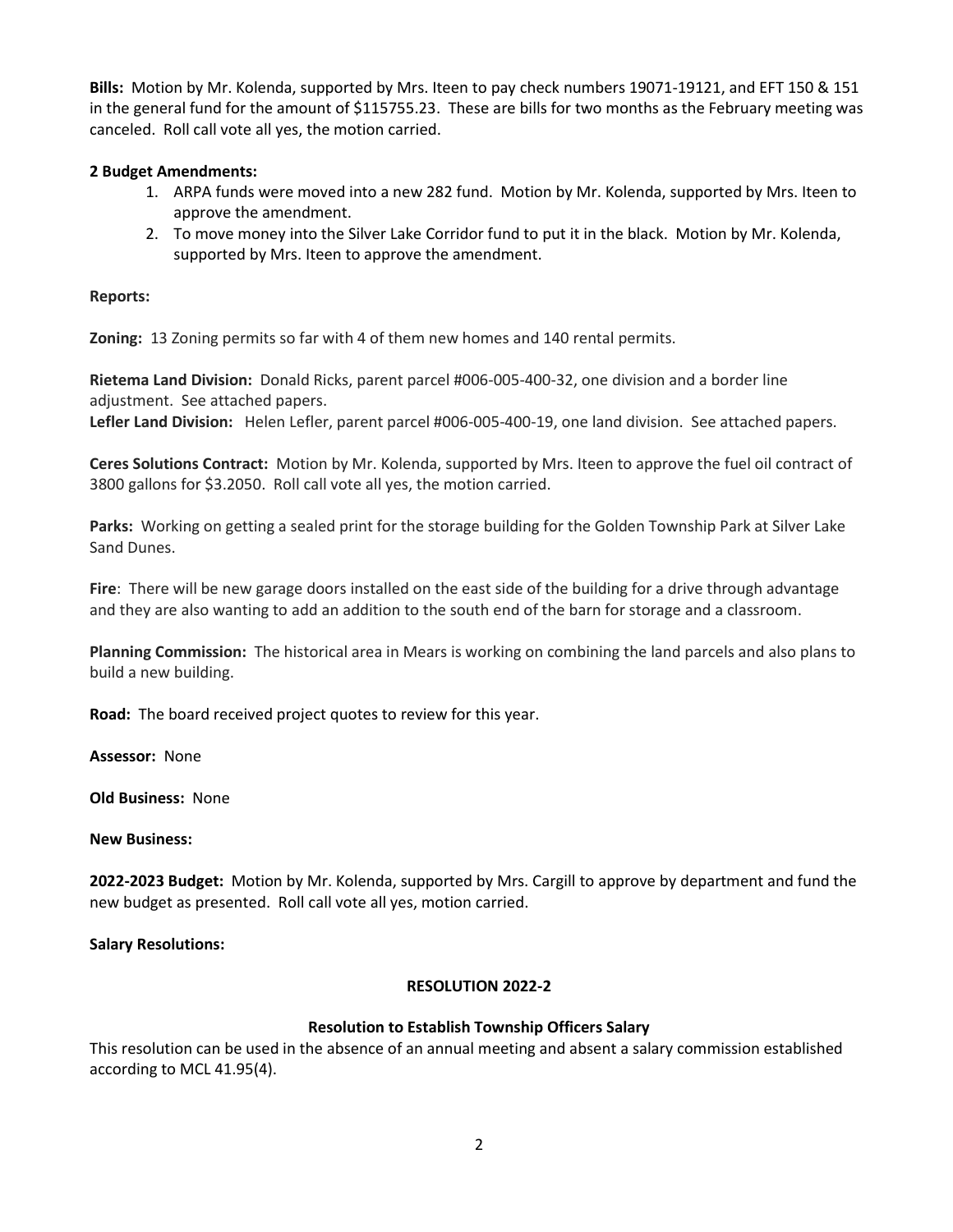WHEREAS, pursuant to MCLA 41.95(3). Which provides that in a township that does not hold an annual meeting, the salary of officers composing the township board shall be determined by the township board, and

WHEREAS, the board of Golden Township deems it desirable to adjust the salary of the township Supervisor, Treasurer, and Clerk to ensure that compensation for these positions remain equitable and commensurate with the duties of said elective office (or provide other rationale for salary adjustment), now

THEREFORE, BE IT RESOLVED that as of **April 1, 2022**, the salary for the following township offices:

**Supervisor** shall be Fifteen thousand, four hundred fifty-four dollars (\$15,454.00).

The foregoing resolution offered by board member Mrs. Cargill

Supported by board member \_\_\_\_\_ Mrs. Iteen Upon a roll call vote, the following voted: Aye: Cargill, Iteen, Kolenda, Fuehring Nay: None Absent: Beggs

The supervisor declared the resolution adopted.

\_\_\_\_\_\_\_\_\_\_\_\_\_\_\_\_\_\_\_\_\_\_\_\_\_\_\_\_\_\_, Rachel Iteen, Clerk

# **RESOLUTION 2022-3**

# **Resolution to Establish Township Officers Salary**

This resolution can be used in the absence of an annual meeting and absent a salary commission established according to MCL 41.95(4).

WHEREAS, pursuant to MCLA 41.95(3). Which provides that in a township that does not hold an annual meeting, the salary of officers composing the township board shall be determined by the township board, and

WHEREAS, the board of Golden Township deems it desirable to adjust the salary of the township Supervisor, Treasurer, and Clerk to ensure that compensation for these positions remain equitable and commensurate with the duties of said elective office (or provide other rationale for salary adjustment), now THEREFORE, BE IT RESOLVED that as of **April 1, 2022**, the salary for the following township offices:

**Treasurer** shall be Twenty-nine thousand, one hundred nine dollars (\$29,109.00).

The foregoing resolution offered by board member Mr. Kolenda Supported by board member Mrs. Iteen Upon a roll call vote, the following voted: Aye: Kolenda, Iteen, Fuehring, Cargill Nay: None Absent: Beggs The supervisor declared the resolution adopted.

Rachel Iteen, Clerk

\_\_\_\_\_\_\_\_\_\_\_\_\_\_\_\_\_\_\_\_\_\_\_\_\_\_\_\_\_\_,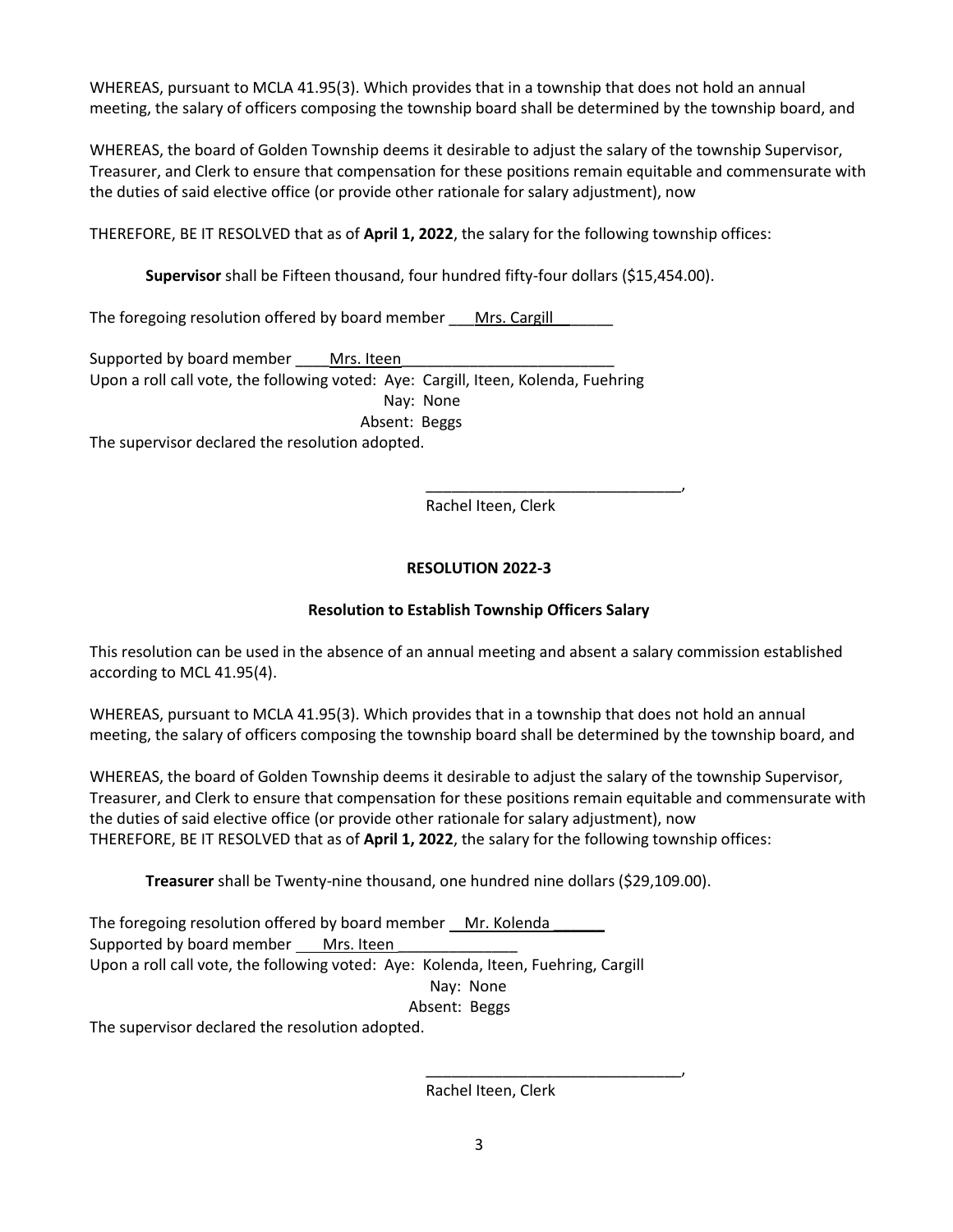### **RESOLUTION NO. 2022-4**

### **Resolution to Establish Township Officers Salary**

This resolution can be used in the absence of an annual meeting and absent a salary commission established according to MCL 41.95(4).

WHEREAS, pursuant to MCLA 41.95(3). Which provides that in a township that does not hold an annual meeting, the salary of officers composing the township board shall be determined by the township board, and

WHEREAS, the board of Golden Township deems it desirable to adjust the salary of the township Supervisor, Treasurer, and Clerk to ensure that compensation for these positions remain equitable and commensurate with the duties of said elective office (or provide other rationale for salary adjustment), now THEREFORE, BE IT RESOLVED that as of **April 1, 2022**, the salary for the following township offices:

**Clerk** shall be Twenty-one thousand, eight hundred eighty-seven dollars (\$21,887.00).

The foregoing resolution offered by board member Mr. Kolenda Supported by board member Mrs. Cargill Upon a roll call vote, the following voted: Aye: Kolenda, Cargill, Iteen, Fuehring, Nay: None Absent: Beggs The supervisor declared the resolution adopted.

> \_\_\_\_\_\_\_\_\_\_\_\_\_\_\_\_\_\_\_\_\_\_\_\_\_\_\_\_\_\_, Rachel Iteen, Clerk

### **Golden Township General Appropriations Act:**

Golden Township resolves:

SECTION 1. This resolution shall be known as the Golden Township 2022 General Appropriations Act. SECTION 2. Public Hearing on the Budget – pursuant to MCLA141.412 and .413, notice of a public hearing on the proposed budget was published in a newspaper of general circulation February 24, 2022, and a public hearing on the proposed budget was held on March 8, 2022.

SECTION 3. The Golden Township Board adopts the 2022-2023 fiscal year budgets for the various funds by department.

SECTION 4. The Golden Township Board shall cause to be levied and collected the general property tax on all real and personal property within the Township upon the current tax roll and allocated milage of 1.23 mill township operations; and voter authorized millage of 1.98 mills for road maintenance and repair, and .999 mills for fire protection.

SECTION 5. All claims against the Township shall be approved by the Golden Township Board prior to being paid, prepayment will be allowed for Card Member Services, Larson's, Frontier, Verizon, Great Lakes Energy Spectrum and Consumers energy.

SECTION 6. Included in the budget are the following amounts of the salary, hourly and per diem rates for the officials and employees of the Township:

Per Diem – PC, ZBA, and ROAD - \$100; Chairman and Secretary \$150 Board Trustees - \$200. per meeting, Supervisor - \$15,454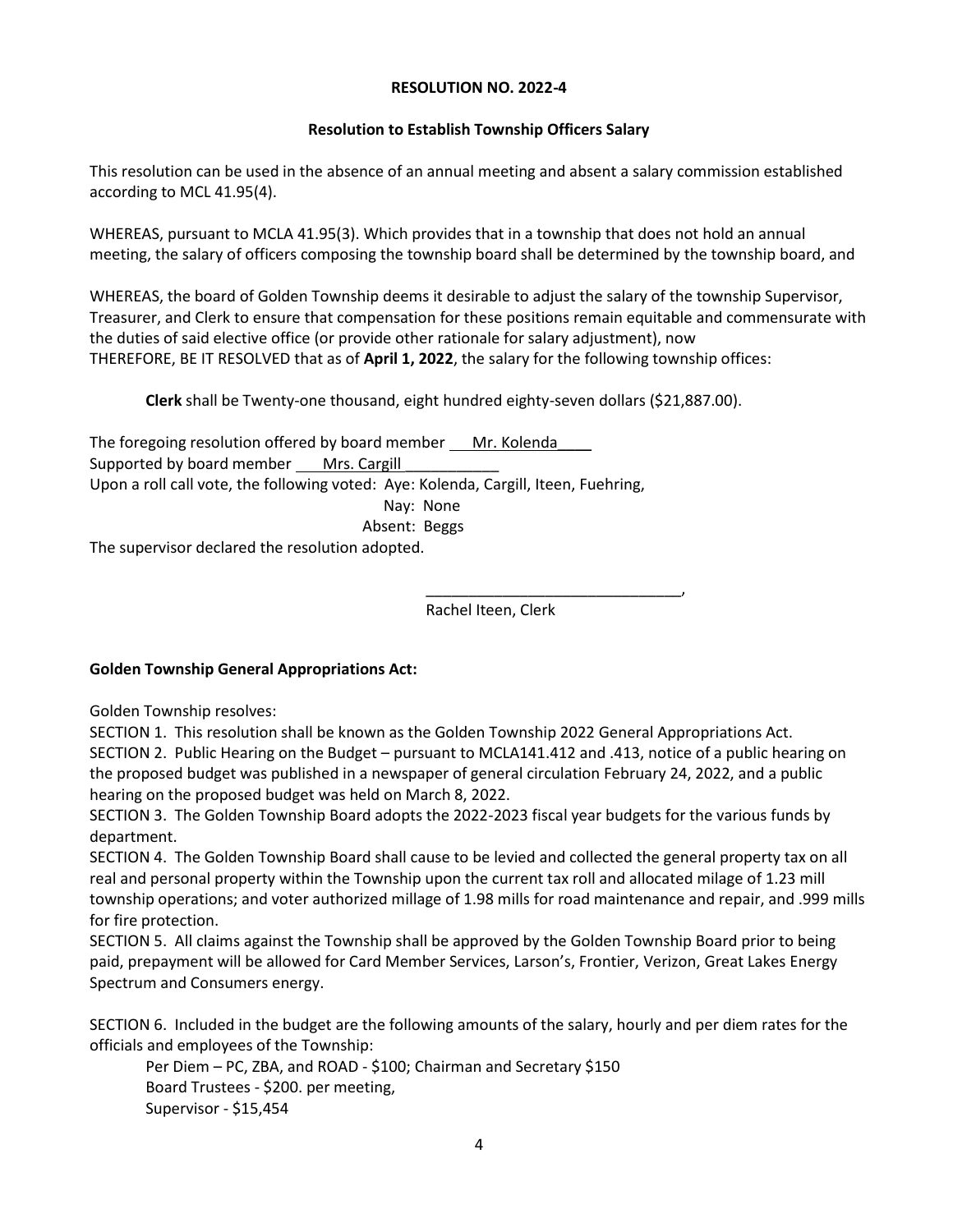|                                                                                                      | Assessor - \$48,988                                       |                                      |  |  |
|------------------------------------------------------------------------------------------------------|-----------------------------------------------------------|--------------------------------------|--|--|
|                                                                                                      | Clerk - \$21,887.                                         |                                      |  |  |
|                                                                                                      | Deputy Clerk - \$16.22 per hour                           |                                      |  |  |
|                                                                                                      | Elections - \$13.00 per hour                              |                                      |  |  |
|                                                                                                      | Treasurer - \$29,109.                                     |                                      |  |  |
|                                                                                                      | Deputy Treasurer - \$20.00 per hour                       |                                      |  |  |
|                                                                                                      | Zoning - \$55,828.                                        |                                      |  |  |
|                                                                                                      | Board of Review - \$20.00 per hour or 100/meeting         |                                      |  |  |
| SECTION 7. Estimated revenues and expenditures for Golden Township for the funds are:                |                                                           |                                      |  |  |
|                                                                                                      | General                                                   | \$629,123 Revenue \$520,466 Expense  |  |  |
|                                                                                                      | Road                                                      | \$389,733. Revenue \$385,000 expense |  |  |
|                                                                                                      | Fire Fund                                                 | \$192,065 Revenue \$189,715 Expense  |  |  |
|                                                                                                      | Park Fund                                                 | \$60,500 Revenue \$60,400 Expense    |  |  |
|                                                                                                      | Silver Lake Trail Fund \$35,536 Revenue \$35,500. Expense |                                      |  |  |
|                                                                                                      | <b>ARPA Fund</b>                                          | \$91,690 Revenue.                    |  |  |
|                                                                                                      | Capitol Fund                                              | \$30,200 Revenue \$5,000 Expense     |  |  |
| MOTION made by Mrs. Cargill, seconded by Mr. Kolenda to adopt the forgoing resolution and General    |                                                           |                                      |  |  |
| Appropriations Act. Upon roll call vote the following voted:                                         |                                                           |                                      |  |  |
| Ayes:                                                                                                |                                                           |                                      |  |  |
| Nays:                                                                                                |                                                           |                                      |  |  |
| Absent:                                                                                              |                                                           |                                      |  |  |
| The Supervisor declared the motion carried and the resolution adopted on the 9th day of March, 2022. |                                                           |                                      |  |  |
|                                                                                                      |                                                           |                                      |  |  |

Signed: \_\_\_\_\_\_\_\_\_\_\_\_\_\_\_\_\_\_\_\_\_\_\_\_\_\_\_\_\_\_\_\_\_\_Carl Fuehring, Supervisor

**Brine Contractor:** Motion by Mr. Kolenda, supported by Mrs. Cargill to approve Great Lakes Chloride as the Brine Contractor same as last year with only one application and township cost of \$20,760. Roll call vote all yes, motion carried.

**Household Hazardous Waste Disposal:** Motion by Mr. Kolenda, supported by Mrs. Cargill to approve the requested amount of \$664.00. Roll call vote all yes, the motion carried.

**Road Estimates for 2022:** Motion by Mrs. Cargill, supported by Mr. Kolenda to approve the bid for 56th Ave and Tyler Road from Deer Road to 64<sup>th</sup> Avenue. The township share for this estimate is \$219,538.00. Roll call all yes, the motion carried.

**Road Signs:** Motion by Mr. Kolenda, supported by Mrs. Iteen to approve the invoice amount of \$4997.47 for new intersection street signs to replace missing or damaged signs. The township also requests the receipt of the old signs once they are taken down to be returned to the township and may be put up for sale on the township website. Roll call all yes, the motion carried.

**ARPA Funds/Fire Department:** Motion by Mrs. Cargill, supported by Mr. Kolenda to approve APRA money of not to exceed \$25,000 towards new equipment – 2 new "Jaws of Life" as the old ones don't always work. All four entities are supposed to donate ARPA funds toward this new equipment.

**Property by the Old Township Hall:** The parcel east of the old township hall parcel #006-725-004-00 was discussed and decided to see if anyone is interested in buying it.